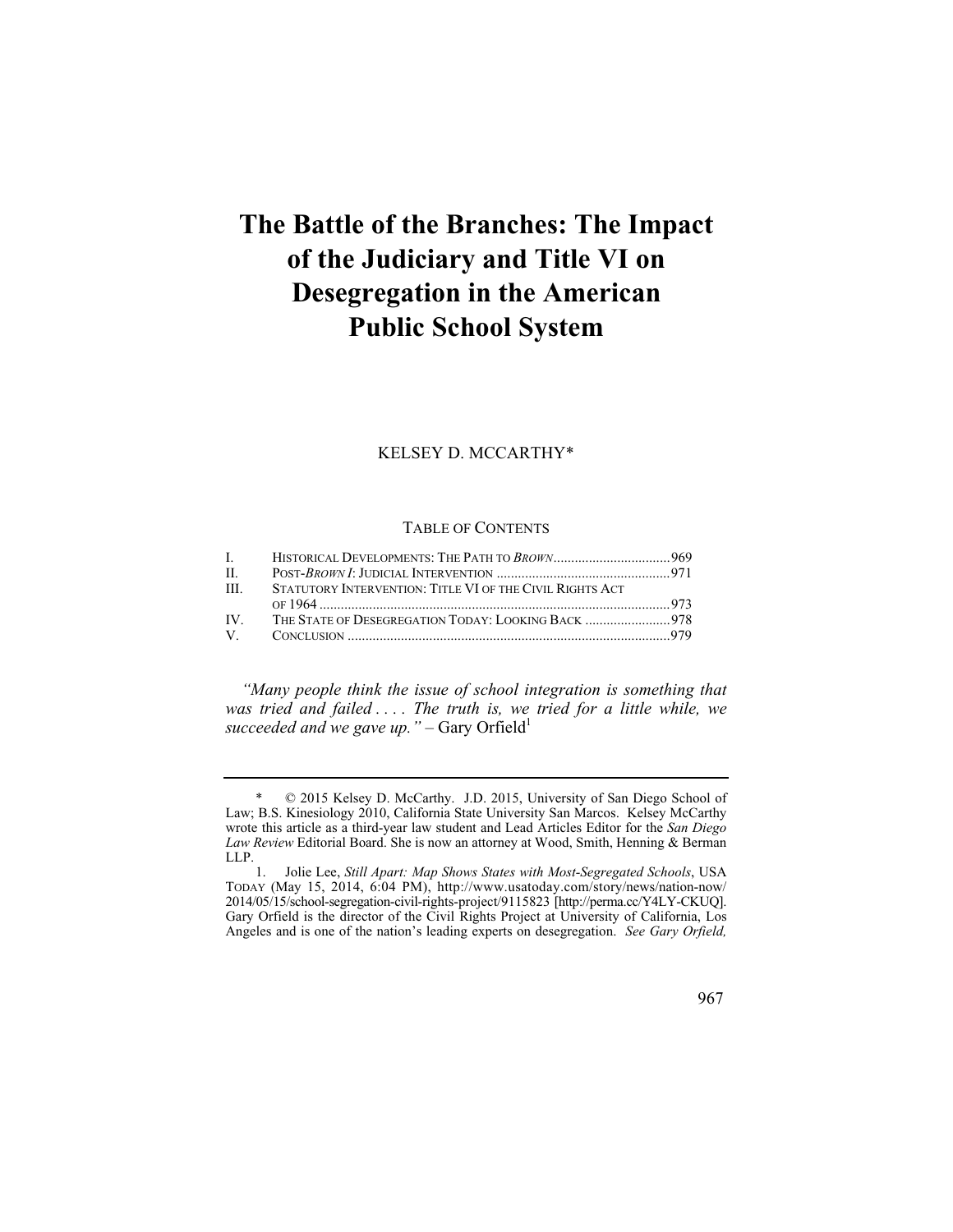of race riots occurring throughout the county.<sup>3</sup> After several minor victories, However, to this day, academic scholars are unable to agree on whether it was the Supreme Court's decision in *Brown* or Congress's subsequent enactment of the Civil Rights Act of 1964—specifically Title VI—that had the greatest impact on desegregation in the American public school system.<sup>5</sup> The "systematic fight for political and civil rights"<sup>2</sup> officially began in 1909 when a biracial group of black and white Americans formed the National Association for the Advancement of Colored People (NAACP) in response to the extrajudicial practice of lynching and the growing number the famous grassroots-based civil rights organization took on the institution of racism in the U.S. Supreme Court's 1954 landmark case, *Brown v. Board of Education of Topeka* (*Brown*), scoring a huge victory for civil rights when the Court held the doctrine of "separate but equal" unconstitutional.<sup>4</sup>

 the desegregation mandate. Part I will summarize the historical events and movement to take control over desegregation efforts and protect minority constitutional rights by enacting the Civil Rights Act of 1964. Part IV will evaluate the current state of desegregation in American public schools more This Comment analyzes the debate regarding the catalyst for desegregation in the American public school system: judicial intervention or Congress's legislative action, specifically through implementation of Title VI, which authorized revocation of funds to school districts that did not comply with developments that paved the way to the Supreme Court's decision in *Brown*. Part II looks at how the *Brown* decision alone was not enough to effectuate immediate change in southern schools, despite the court's order in the second *Brown* decision, *Brown v. Board of Education* (*Brown II*) that schools desegregate "with all deliberate speed." Part III discusses Congress's than sixty years post-*Brown* and fifty years after Title VI was enacted. It aims to discern whether the *Brown* decision or Title VI's deprivation of

*Ph.D.,* THE CIVIL RIGHTS PROJECT, http://civilrightsproject.ucla.edu/about-us/staff/garyorfield-ph.d [http://perma.cc/35K3-DX7F] (last visited Oct. 29, 2015).

<sup>2.</sup> W.E.B. Du Bois, *Race Relations in the United States: 1917–1947*, 9 PHYLON 234, 234 (1948).

<sup>3.</sup> The NAACP's mission is to "ensure the political, educational, social and economic equality of minority group citizens of [the] United States and eliminate race prejudice." *NAACP: 100 Years of History*, NAACP, http://www.naacp.org/pages/naacp-history [http:// perma.cc/D73D-84HL] (last visited Oct. 30, 2015).

<sup>4.</sup> Brown v. Bd. of Educ., 347 U.S. 483, 495 (1954).<br>5. See Vincent James Strickler. Green-Lighting Bro

 5. *See* Vincent James Strickler, Green*-Lighting* Brown*: A Cumulative-Process*  the impact of the *Brown* decision with that of Title VI on school desegregation); *see also Conception of Judicial Impact*, 43 GA. L. REV. 785, 791–93, 819, 854 (2009) (comparing Rebecca E. Zietlow, *To Secure These Rights: Congress, Courts and the 1964 Civil Rights Act*, 57 RUTGERS L. REV. 945, 947 (2005) ("[B]y virtually every indicator, the 1964 Act was more effective than *Brown* and the lower courts' enforcement of *Brown*.").

<sup>6.</sup> Brown v. Bd. of Educ. (*Brown II*), 349 U.S. 294, 301 (1955).

<sup>968</sup>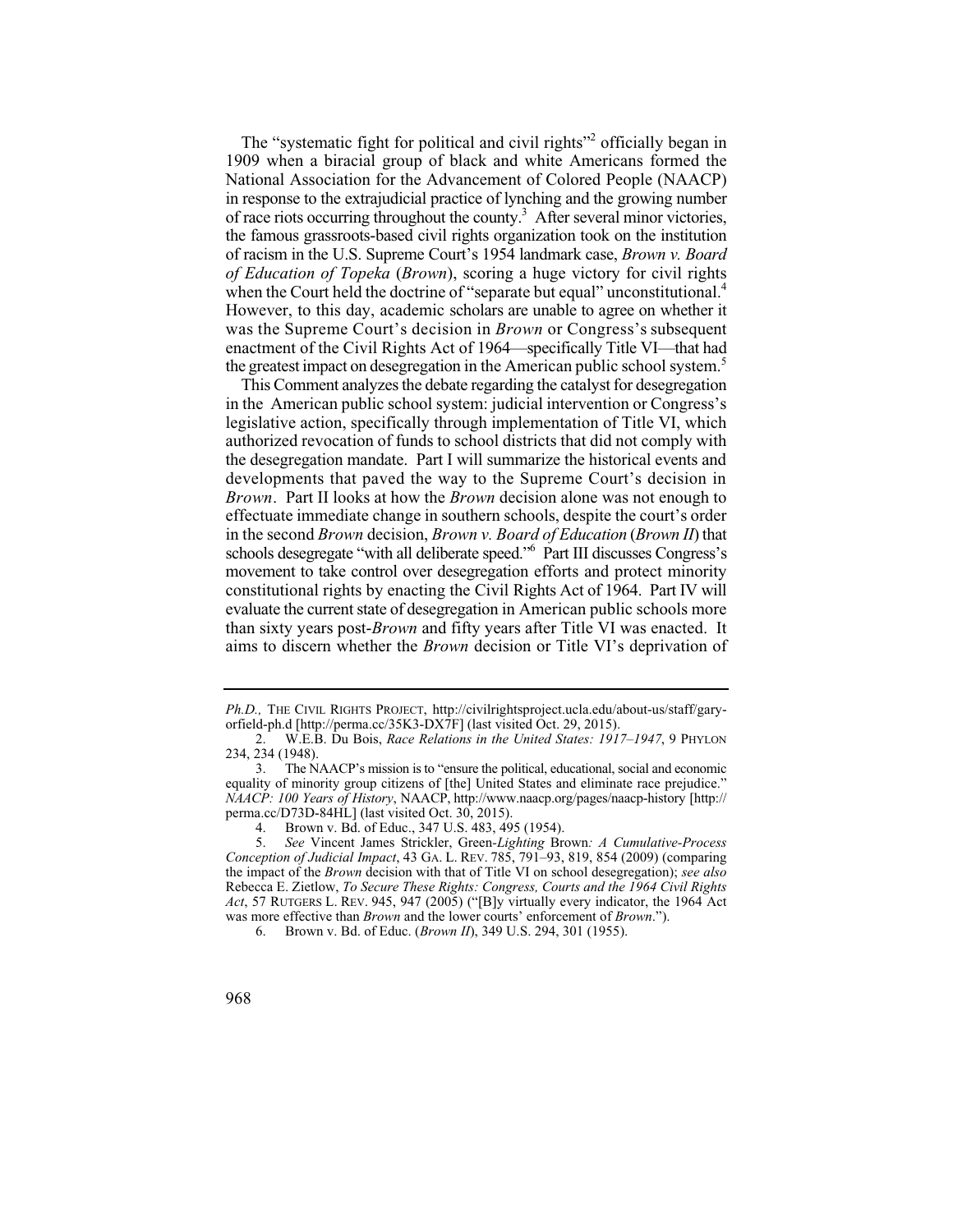funds from noncompliant school districts provided civil rights activists with the necessary clout to ensure students have the right to a racially integrated education.

#### I. HISTORICAL DEVELOPMENTS: THE PATH TO *BROWN*

 white legislatures sought to maintain some semblance of power over a labor force now that slavery had been abolished."<sup>7</sup> Although these laws were eventually outlawed by the Fourteenth Amendment's ratification in After Congress ratified and adopted the Thirteenth Amendment in 1865, formally abolishing slavery and freeing over four million slaves, Southern African-Americans by passing so-called "black codes," which were "designed to restrict freed blacks' activity and ensure their availability as 1868, in reality, very little actually changed about the status of African-Americans in society.

 on land or water, theaters, and other places of public amusement."8 However, 1957. Near the end of the nineteenth century, southern white governments A few years later, the Senate passed the Civil Rights Act of 1875, which prohibited racial discrimination and segregation in "inns, public conveyances this victory was short-lived, as the Supreme Court declared it unconstitutional in 1883, stating that Congress did not have "such plenary power . . . conferred upon [it] by the Fourteenth Amendment" to enforce such a law.<sup>9</sup> Unfortunately, no other civil rights legislation would be passed again until began passing a series of laws and ordinances—famously known as the Jim

 9. *The Civil Rights Cases*, 109 U.S. at 19. The case involved five consolidated cases individual private acts of discrimination. *Id.* at 11. Because the wrongful acts were private in nature, Congress was powerless to regulate them. *Id.* The Court further determined that from lower courts where hotels, theatres, and a railroad company denied black citizens admission or accommodations because of their color. *Id.* at 4. In an eight-to-one decision, the Supreme Court determined that the Fourteenth Amendment is "deeper and broader in scope," in that Congress is only empowered to regulate and nullify state legislation, not the Thirteenth Amendment, which abolished the institution of slavery, was too narrow and, thus, was not applicable. *Id.* at 21.



 7. *Black Codes*, HISTORY, http://www.history.com/topics/black-history/black-codes [http://perma.cc/ARP7-YYXA] (last visited Oct. 30, 2015). Mississippi enacted the first black code in history, shortly followed by South Carolina. *The Southern "Black Codes" of 1865–66*, CONST. RTS. FOUND., http://www.crf-usa.org/brown-v-board-50th-anniversary/ southern-black-codes.html [http://perma.cc/V2V9-4EA2] (last visited Oct. 30, 2015).

<sup>8.</sup> Civil Rights Act of 1875, ch. 114, 18 Stat. 335, *invalidated by* The Civil Rights Cases, 109 U.S. 3 (1883); *Landmark Legislation: Civil Rights Act of 1875*, UNITED STATES SENATE, www.senate.gov/artandhistory/history/common/generic/CivilRightsAct1875.htm [http://perma.cc/N8GZ-JQP6] (last visited Oct. 30, 2015).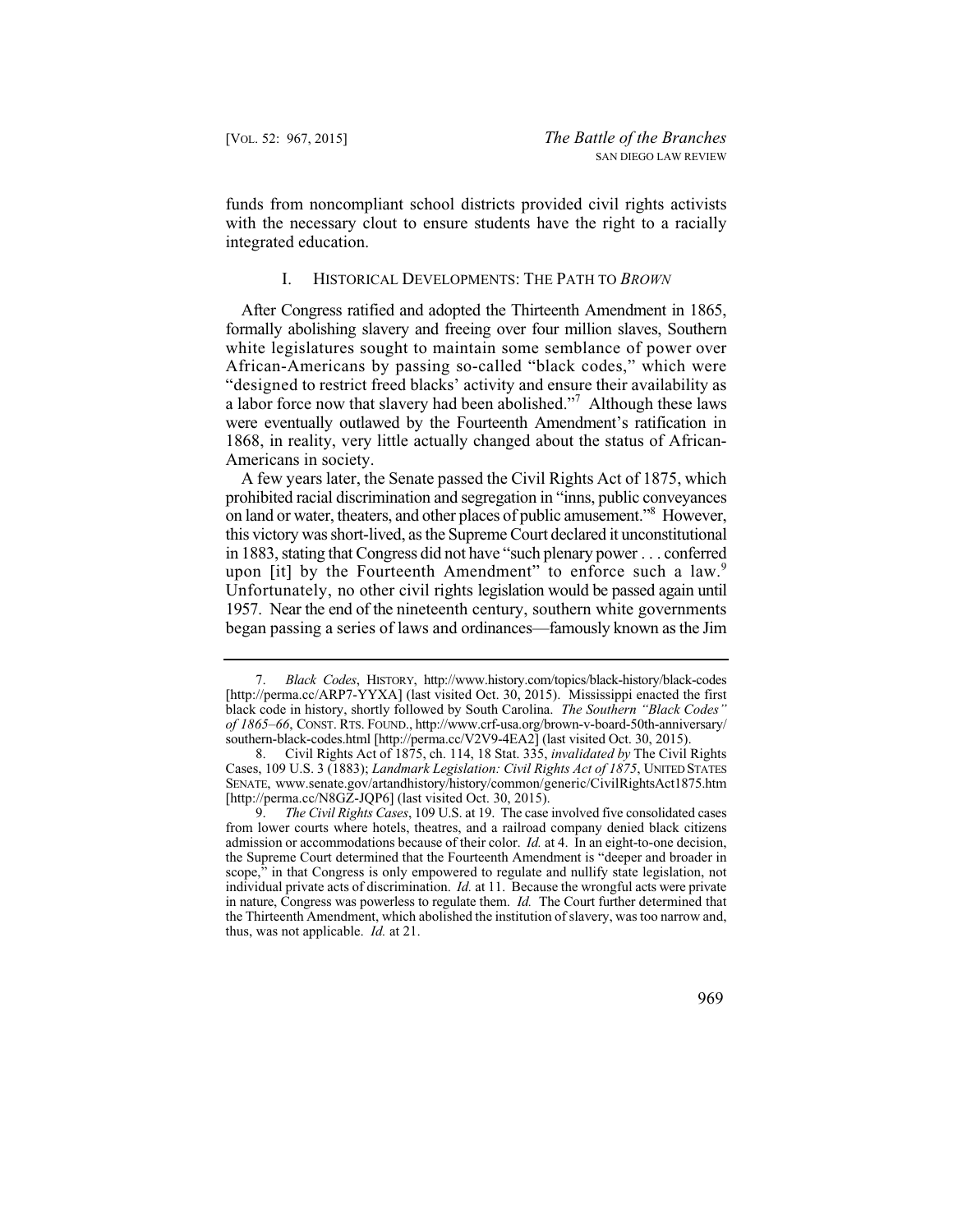Crow laws—effectively legalizing racial segregation in public institutions, including schools, "to further reduce the societal and legal position of blacks to one that was to be permanently subordinate to the white man."<sup>10</sup>

In 1892, Homer Plessy—a man who was seven-eighths Caucasian and one-eighth black, but treated as black under Louisiana law—triggered the issue of legal racial segregation when, in a planned act of civil rebellion, he refused to leave a whites-only train car.<sup>11</sup> In 1896, after several years of appeals, the U.S. Supreme Court decided *Plessy v. Ferguson*, where a seven-to-one majority, under the doctrine of "separate- but-equal," upheld the constitutionality of state laws requiring racial segregation in public facilities.<sup>12</sup>

In response to the growing levels of violence directed at African-Americans, the NAACP was founded with the principle objective to "ensure the political, educational, social and economic equality of minority group citizens . . . and eliminate race prejudice" as well as "to remove all barriers of racial discrimination through the democratic processes."13 Spearheaded by the efforts of attorney Thurgood Marshall,<sup>14</sup> the NAACP secured four victories in the realm of public education before finally outlawing segregation in public schools.<sup>15</sup>

 Clause of the Fourteenth Amendment."16 However, even more important On May 17, 1954, the NAACP attorneys secured a victory in *Brown*  when the Supreme Court overturned *Plessy*'s separate but equal doctrine and held that "segregation in public education violated the Equal Protection

14. Thurgood Marshall went on to serve as the first African-American Justice on the United States Supreme Court from 1967 to 1991. TIMOTHY L. HALL, SUPREME COURT JUSTICES:ABIOGRAPHICAL DICTIONARY 380 (2001).

 10. CHRISTOPHER J. METZLER, THE CONSTRUCTION AND REARTICULATION OF RACE IN A POST-RACIAL AMERICA 4 (2008).<br>11. Plessy v. Ferguson. 163 U.

 states to decide. *Id.* at 552. Plessy v. Ferguson, 163 U.S. 537, 538 (1896). Although the Court touches on the issue of what "proportion of colored blood [is] necessary to constitute a colored person, as distinguished from a white person," it determines that this question is better left to the

<sup>12.</sup> *Id.* at 544 ("Laws permitting, and even requiring, their separation in places the majority holding, which he believed provided states with the power "to place in a condition where they are liable to be brought into contact do not necessarily imply the inferiority of either race to the other . . . ."). Interestingly, Justice John Marshall Harlan—the lone dissenter and a former slave owner—wrote that "[o]ur constitution is color-blind" and recognizes "no superior, dominant, ruling class of citizens." *Id.* at 559. Justice Harlan disagreed with of legal inferiority a large body of American citizens." *Id.* at 563.

 13. *NAACP: 100 Years of History*, *supra* note 3.

 15. *See* McLaurin v. Okla. State Regents for Higher Educ., 339 U.S. 637 (1950); Sweatt v. Painter, 339 U.S. 629 (1950); Missouri *ex rel.* Gaines v. Canada, 305 U.S. 337 (1938); Pearson v. Murray, 182 A. 590 (Md. 1936).

 16. *NAACP Legal History*, NAACP, http://www.naacp.org/pages/naacp-legal-history [http://perma.cc/NBG6-55EP] (last visited Oct. 30, 2015). As part of their strategy, NAACP lawyers documented "substantial racial inequality in per pupil expenditures, teacher salaries,

<sup>970</sup>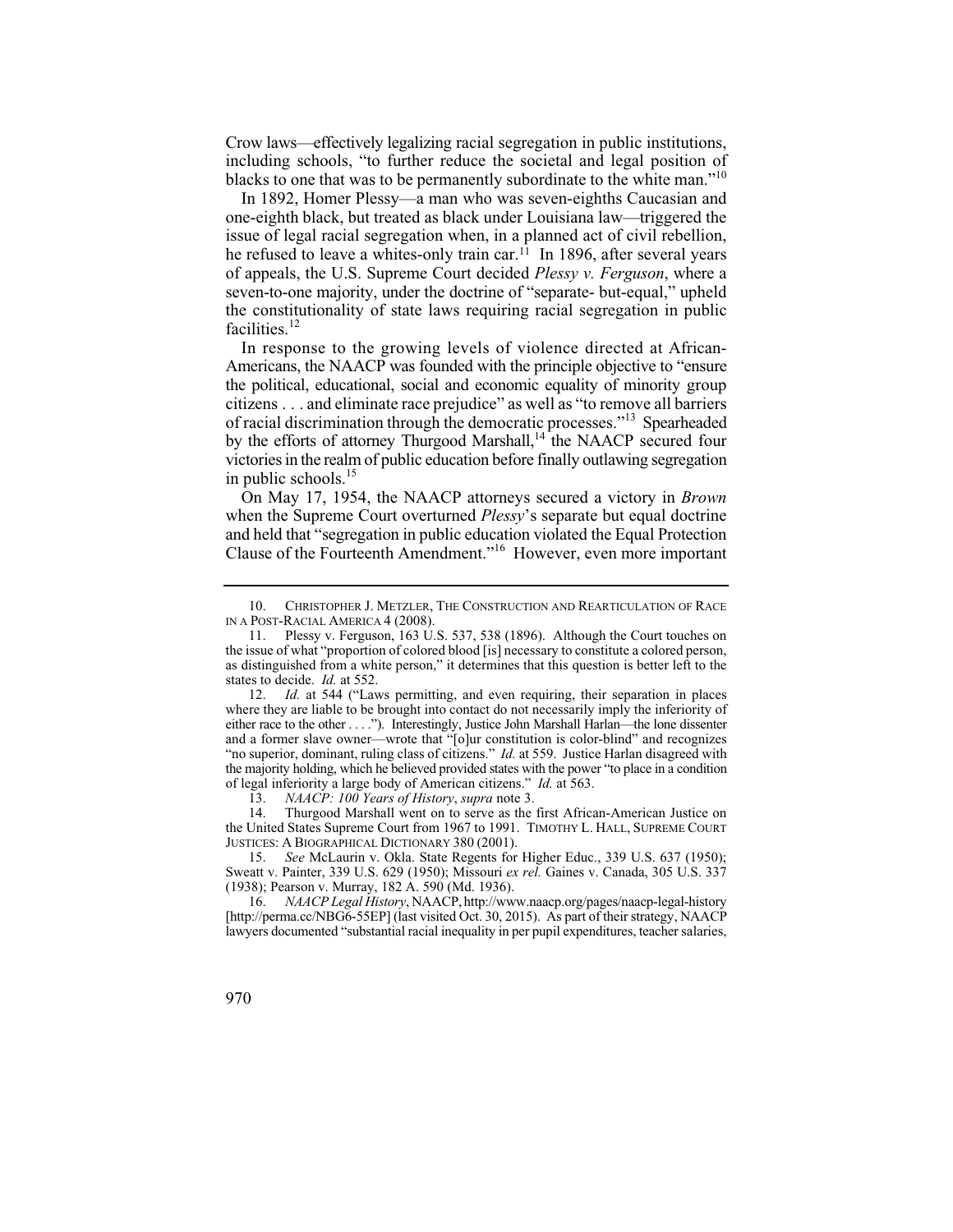equal opportunity," where all Americans would be equal, regardless of their than the Court's holding, *Brown* gave rise to the civil rights policy of "formal race or color.<sup>17</sup>

#### II. POST-*BROWN I*: JUDICIAL INTERVENTION

 desegregate with "all deliberate speed,"19 many states and critics viewed it not as an invitation to implement desegregation plans immediately, but rather as an invitation to avoid desegregation altogether.20 For some critics, *Brown*  After *Brown*, the Supreme Court convened again in *Brown II* to determine what remedies, if any, courts could implement to remedy existing segregation.<sup>18</sup> However, due to the vagueness of the Court's order to represents judicial impotence and failure rather than an "icon . . . of judicial success."21 One critic described the separate opinions in *Brown* and *Brown II* as "not a symbol of what courts could do, but a symbol of what they could not do."<sup>22</sup>

Despite the Supreme Court's decision to overturn the separate but equal doctrine set forth in *Plessy*, southern states continued to fight the public school desegregation mandate. Following *Brown*, the Arkansas legislature amended its state constitution to oppose "in every Constitutional manner the unconstitutional desegregation decisions of [*Brown*] and [*Brown II*]."23 Pursuant to this constitutional amendment, the Arkansas legislature passed

<sup>23.</sup> Cooper v. Aaron, 358 U.S. 1, 8–9 (1958) (citing ARK. CONST. amend. XLIV (repealed 1990)).



and working conditions throughout the South, even among African American and white schools in the same school district." ROY L. BROOKS ET AL., THE LAW OF DISCRIMINATION: CASES AND PERSPECTIVES 8 (2011).

 17. BROOKS ET AL., *supra* note 16, at 10.

 18. *See Brown II*, 349 U.S. 294, 298 (1955); Jack M. Balkin, Brown *as Icon*, *in*  WHAT BROWN V. BOARD OF EDUCATION SHOULD HAVE SAID: THE NATION'S TOP LEGAL EXPERTS REWRITE AMERICA'S LANDMARK CIVIL RIGHTS DECISION 3 (Jack M. Balkin ed.,  $2002$ ).

 19. *Brown II*, 349 U.S. at 301 (ordering the District Courts to "enter such orders and decrees consistent with this opinion as are necessary and proper to admit [students] to public schools on a racially nondiscriminatory basis with all deliberate speed").

 20. BROOKS ET AL., *supra* note 16, at 71.

 21. Balkin, *supra* note 18, at 22. *See, e.g.*, Ellis Washington, Brown v. Board of Education*: Right Result, Wrong Reasoning*, 56 MERCER L. REV. 715, 716 (2005) ("*Brown*  did infinitely more to harm the 'educational opportunities' of Black people than it did to help them—deconstructing quality educational access for Black children for generations—even until this day.").

 22. Balkin, *supra* note 18, at 22.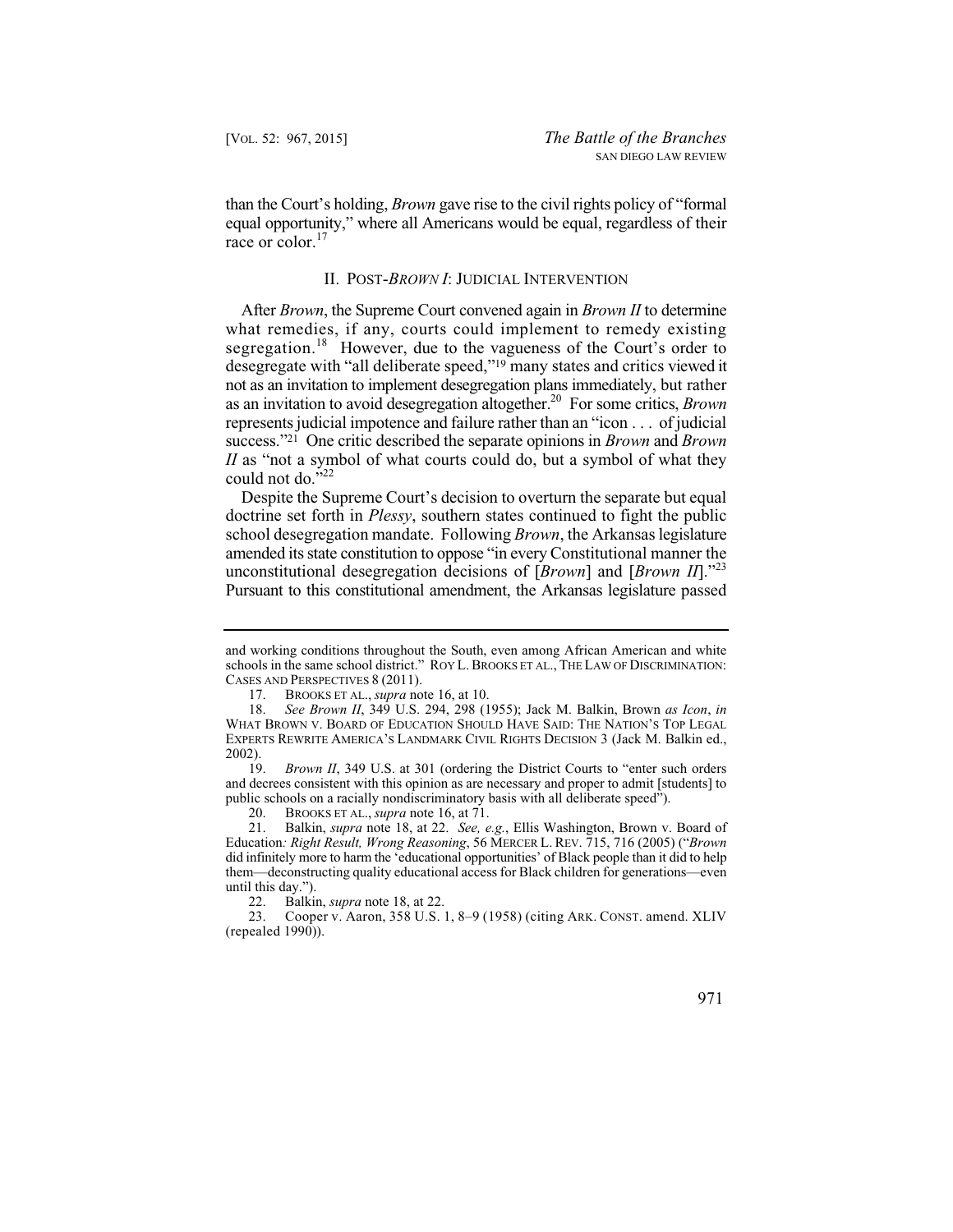several laws in defiance, including a law that relieved children from mandatory attendance at integrated schools.<sup>24</sup> Some schools took more extreme measures, such as cutting off funding to any school that attempted to integrate and even shutting down schools to avoid desegregation altogether.<sup>25</sup> Three years later, the Supreme Court once against stepped in to reaffirm the *Brown* decisions when nine black students were removed from a high school campus in the school district of Little Rock pursuant to the state's antidesegregation laws.<sup>26</sup> In a joint opinion authored by all nine Justices, the Court stated:

The Constitution created a government dedicated to equal justice under law. The Fourteenth Amendment embodied and emphasized that ideal. State support of segregated schools through any arrangement, management, funds, or property cannot be squared with the Amendment's command that no State shall deny to any person within its jurisdiction the equal protection of the laws.27

 of public schools.29 As a result, the years immediately following *Brown*  While the Court's opinion was not met without staunch criticism, it reaffirmed the precedent set forth in *Brown* as the constitutional standard for racial equality.28 However, following the lead of the Arkansas Governor, other states continued to employ a variety of tactics to resist the integration resulted in very low percentages of children attending integrated schools.<sup>30</sup>

While *Brown* did not end racial segregation alone, some scholars argue its true value is in the indirect effects of its holding, where it opened the door for change in the socio-political climate surrounding civil rights and desegregation.31 One scholar has argued that "*Brown*'s real contribution

 24. *Id.* at 9 (citing ARK. STATS. § 80–1525 (1957) (repealed 1987)).

 *Act of 1964*, *in* THE CIVIL RIGHTS ACT OF 1964: THE PASSAGE OF THE LAW THAT ENDED 25. Robert D. Loevy, *Introduction: The Background and Setting of the Civil Rights*  RACIAL SEGREGATION 18 (Robert D. Loevy ed., 1997); *School Desegregation and Equal Educational Opportunity*, THE LEADERSHIP CONF. ON CIV. AND HUM. RTS., www.civilrights. org/resources/civilrights101/desegregation.html [http://perma.cc/C6L8-NAEG] (last visited Oct. 30, 2015).<br>26. Cool

 26. *Cooper*, 358 U.S. at 9.

 27. *Id.* at 19.

<sup>28.</sup> Former U.S. Attorney General Edwin Meese issued one of the most famous critiques of the Supreme Court's decision in *Cooper*. Edwin Meese III, *The Law of the Constitution*, 61 TUL. L. REV. 979 (1987). In his article, Meese accuses the Supreme Court of instilling too much power in itself by reducing the Constitution "to the status of ordinary constitutional law" and holding its rulings to the status of supreme law of the land. *Id.* at  $987.29.$ 

 29. *School Desegregation and Equal Educational Opportunity*, *supra* note 25 and accompanying text.<br>30. Id.; see al.

 30. *Id.*; *see also* Lee, *supra* note 1 (showing shifts in segregation since 1954).

<sup>31.</sup> Strickler, *supra* note 5, at 795. Stickler argues that "it seems more than reasonable to view the independent power of the courts as the more likely cause of desegregation successes." *Id.* at 861.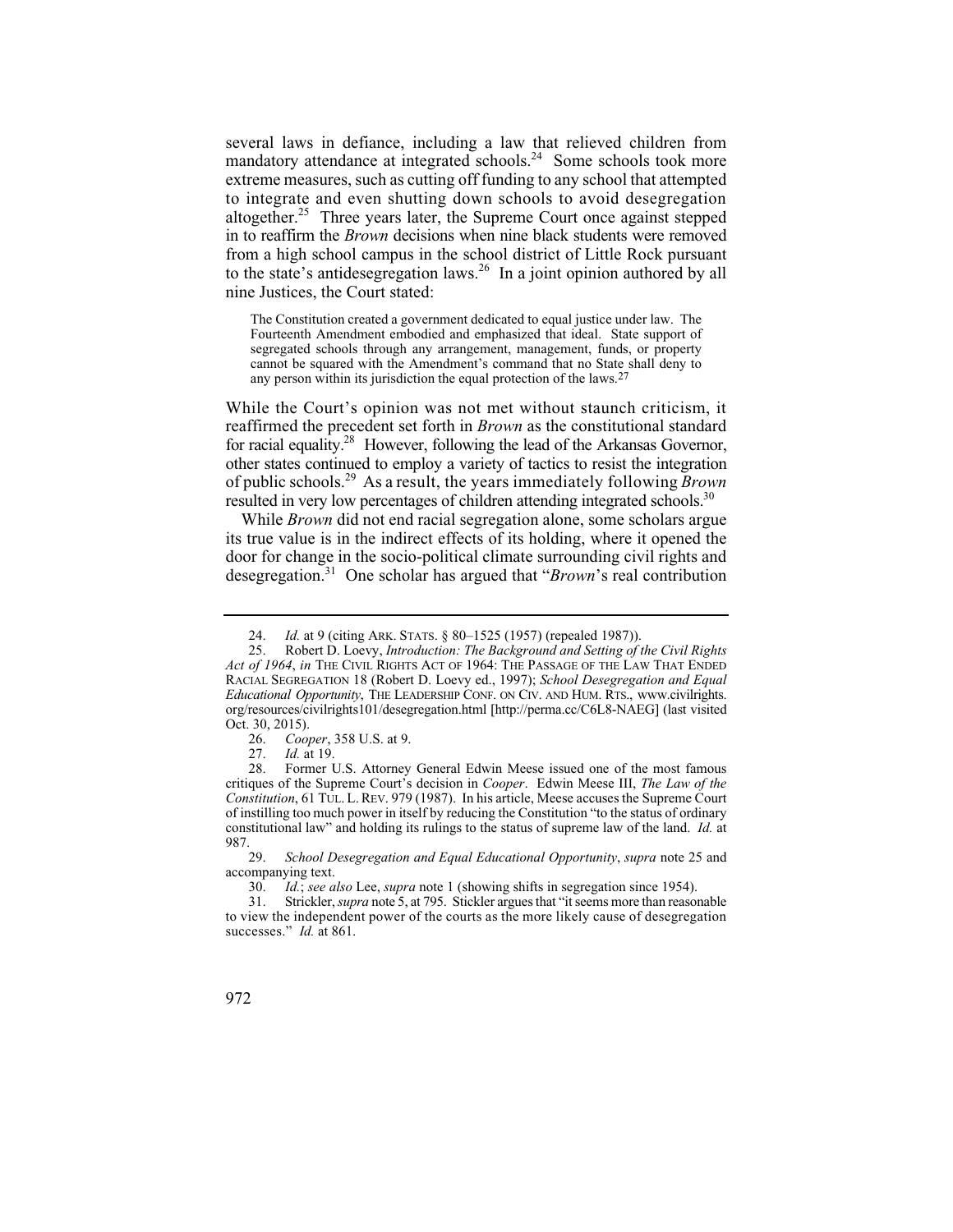was to put civil rights on the liberal political agenda, force white politicians to respond, raise public consciousness of racial injustice, and inspire civil rights organizations and the black community to take to the streets and the voting booths."32 On the other hand, other scholars reject *Brown*'s significance, arguing that no evidence exists to show the Supreme Court's holding produced any real social change. $33$ 

 praise from legal scholars, there are others who argue it was not the While both sides of the debate have received significant amounts of actions of the Court that, directly or indirectly, jettisoned society toward desegregation, but rather it was the financial incentives put in place by the Civil Rights Act of 1964 that played a causal role in desegregating public schools.34

## III. STATUTORY INTERVENTION: TITLE VI OF THE CIVIL RIGHTS ACT OF 1964

In the decade following *Brown*, the Supreme Court publicly aired its frustration with the states' lack of effort to implement school desegregation plans.35 As a result, the judiciary began interjecting itself into the states'

 35. *See* Bradley v. Sch. Bd., 382 U.S. 103, 105 (1965) (per curiam) ("[M]ore than a decade has passed since we directed desegregation of public school facilities 'with all deliberate speed.'" (citing *Brown II*, 349 U.S. 294, 301 (1955)); Griffin v. Cnty. Sch. Bd., 377 U.S. 218, 234 (1964) (quoting *Brown II*, 349 U.S. at 301 ("[T]he time for mere 'deliberate speed' has run out. . . .").



<sup>32.</sup> Peter H. Schuck, *Public Law Litigation and Social Reform*, 102 YALE L.J. 1763, 1775 (1993) (book review).

 33. *See* GERALD N. ROSENBERG, THE HOLLOW HOPE: CAN COURTS BRING ABOUT ("As I surveyed the predictable flood of media assessments of the fifty-year legacy of the SOCIAL CHANGE? 107–56 (2d ed. 2008) (summarizing a long list of facts to show the *Brown* decision was not the direct or indirect catalyst for socio-political change); *see also*  JAMES C. COBB, THE BROWN DECISION, JIM CROW, AND SOUTHERN IDENTITY 31 (2005) *Brown v. Board of Education* decision, I was struck by what seemed to be the overwhelmingly negative tone of these appraisals.").

 34. *See, e.g.*, Elizabeth Cascio et al., *Paying for Progress: Conditional Grants and the Desegregation of Southern Schools* 125 Q.J. ECON. 445, 470 (2010); Philip Tegeler, *The "Compelling Government Interest" in School Diversity: Rebuilding the Case for an Affirmative Government Role*, 47 U. MICH. J.L. REFORM 1021, 1026 n.18 (2014); Kenneth M. Holland, Compliance with Brown v. Board of Education: The Role of the Elementary and Secondary Education Act of 1965, Address at the Kansas State University Benjamin L. Hooks Symposium: America's Second Revolution: The Path to and From *Brown v. Board of Education* 17–18 (Mar. 12–14, 2004).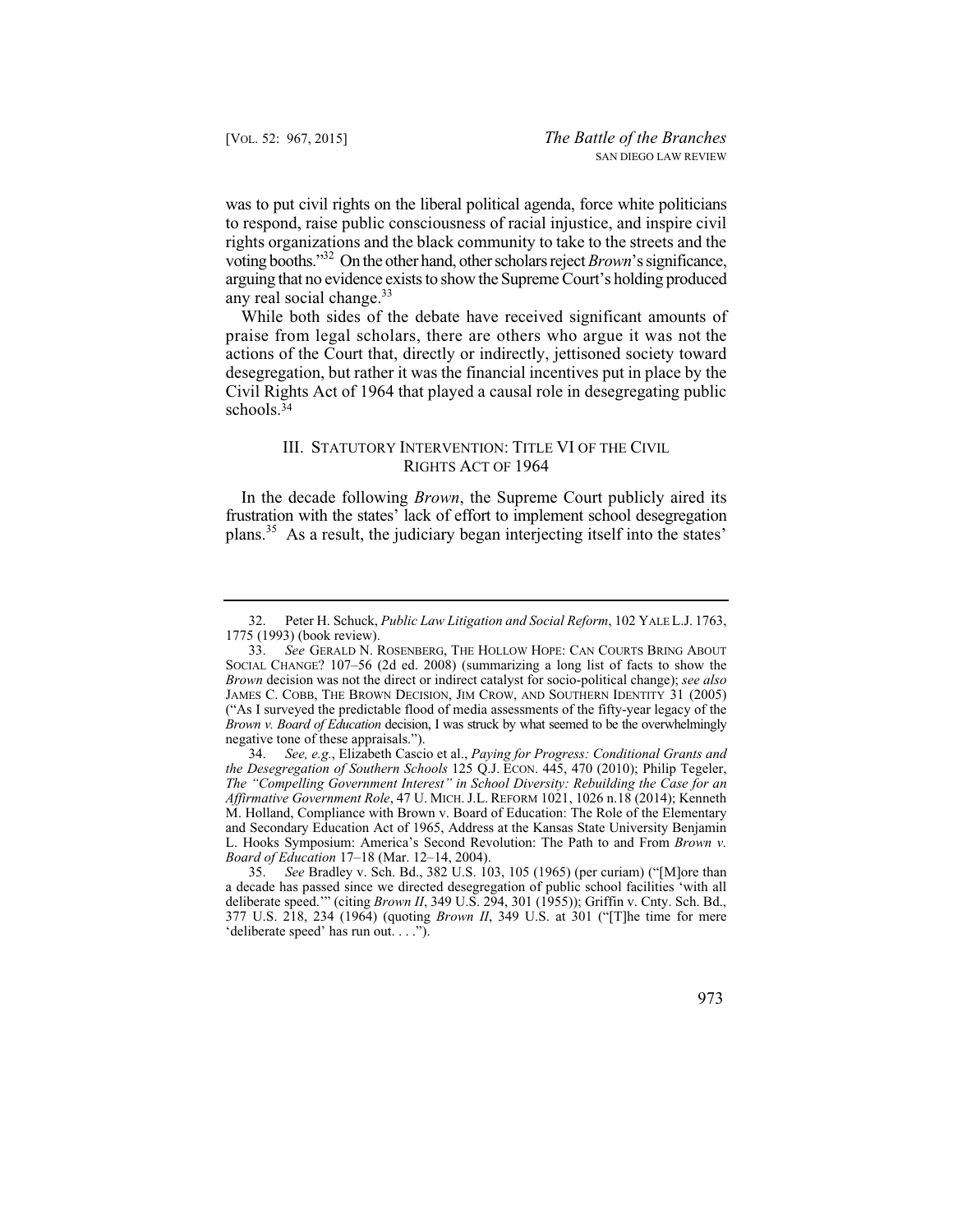affairs to implement desegregation "with all deliberate speed."<sup>36</sup> Although the Court initially envisioned allowing the school districts themselves to implement appropriate remedies to end segregation in the public school system, the Court began not only to remove deference from the parties, but also to control how desegregation would take place.<sup>37</sup> However, despite the Courts' efforts, the decade following *Brown* resulted in very few black students attending integrated schools.<sup>38</sup>

In the 1960s, in response to various methods used by states and localities to avoid compliance with the Supreme Court's desegregation rulings, demand grew for the United States government to implement a nationwide attack on racial discrimination.39 Although the executive and judicial branches made several attempts using a variety of measures to prohibit racial discrimination, $40$  Congress recognized the necessity of enacting a "statutory nondiscrimination provision" to ensure federal funds were not used by the states to support racially discriminatory programs.<sup>41</sup> One of the most influential voices in this battle was that of Congressman Adam Clayton Powell, a former minister known for his persistence and dynamicity

 36. *Brown II*, 349 U.S. at 301; *see* Wendy Parker, *Connecting the Dots:* Grutter*, School Desegregation, and Federalism*, 45 WM. & MARY L. REV. 1691, 1717 (2004).

 37. *See* Green v. Cnty. Sch. Bd., 391 U.S. 430, 441 (1968) (holding the school district's freedom-of-choice plan unacceptable as a step toward integrated education); *see also* Swann v. Charlotte-Mecklenburg Bd. of Educ., 402 U.S. 1, 11, 14–16 (1971) (determining the scope of the remedy).

<sup>38.</sup>  children in the Deep South attended integrated schools" by the end of the decade following Due to the states' resistance to integration, "only 2.3 percent of African American *Brown*. *School Desegregation and Equal Educational Opportunity*, *supra* note 25 and accompanying text; *see* Lee, *supra* note 1 (showing shifts in segregation since 1954).

 39. CIVIL RIGHTS DIV., U.S. DEP'T OF JUSTICE, TITLE VI LEGAL MANUAL 3 (2001), http://www.justice.gov/crt/about/cor/coord/vimanual.pdf [http://perma.cc/4DC2-MS77] [hereinafter TITLE VI LEGAL MANUAL]; *see School Desegregation and Equal Educational Opportunity*, *supra* note 25.<br>40 The president iss

The president issued multiple Executive Orders in an attempt to curb racial discrimination. *See* Exec. Order No. 11,063, 3 C.F.R. 652 (1959–1963) (banning segregation in federally funded housing), as amended by Exec. Order No. 12,259, 3 C.F.R. 307 (1981); Exec. Order No. 10,479, 3 C.F.R. 961 (1949–1953), as amended by Exec. Order No. 10,482, 3 C.F.R. 968 (1949–1953) (equal employment opportunity by the United States government); Exec. Order No. 9981, 3 C.F.R. 722 (1943–1948) (abolishing racial discrimination in the armed forces). Federal court holdings also assisted to remove racial discrimination from federally assisted programs. *See, e.g.*, Cooper v. Aaron, 358 U.S. 1, 17, 19–20 (1958); Simkins v. Moses H. Cone Mem'l Hosp., 323 F.2d 959, 969 (4th Cir. 1963).

 41. *See* 110 CONG. REC. 6544 (1964) (statement of Sen. Humphrey). Congress recognized that, through enactment of a uniform statutory provision, it would insure uniformity of nondiscrimination policy and minimize Congressional debate regarding any new legislative efforts that would authorize Federal funding. TITLE VI LEGAL MANUAL, *supra* note 39, at 4.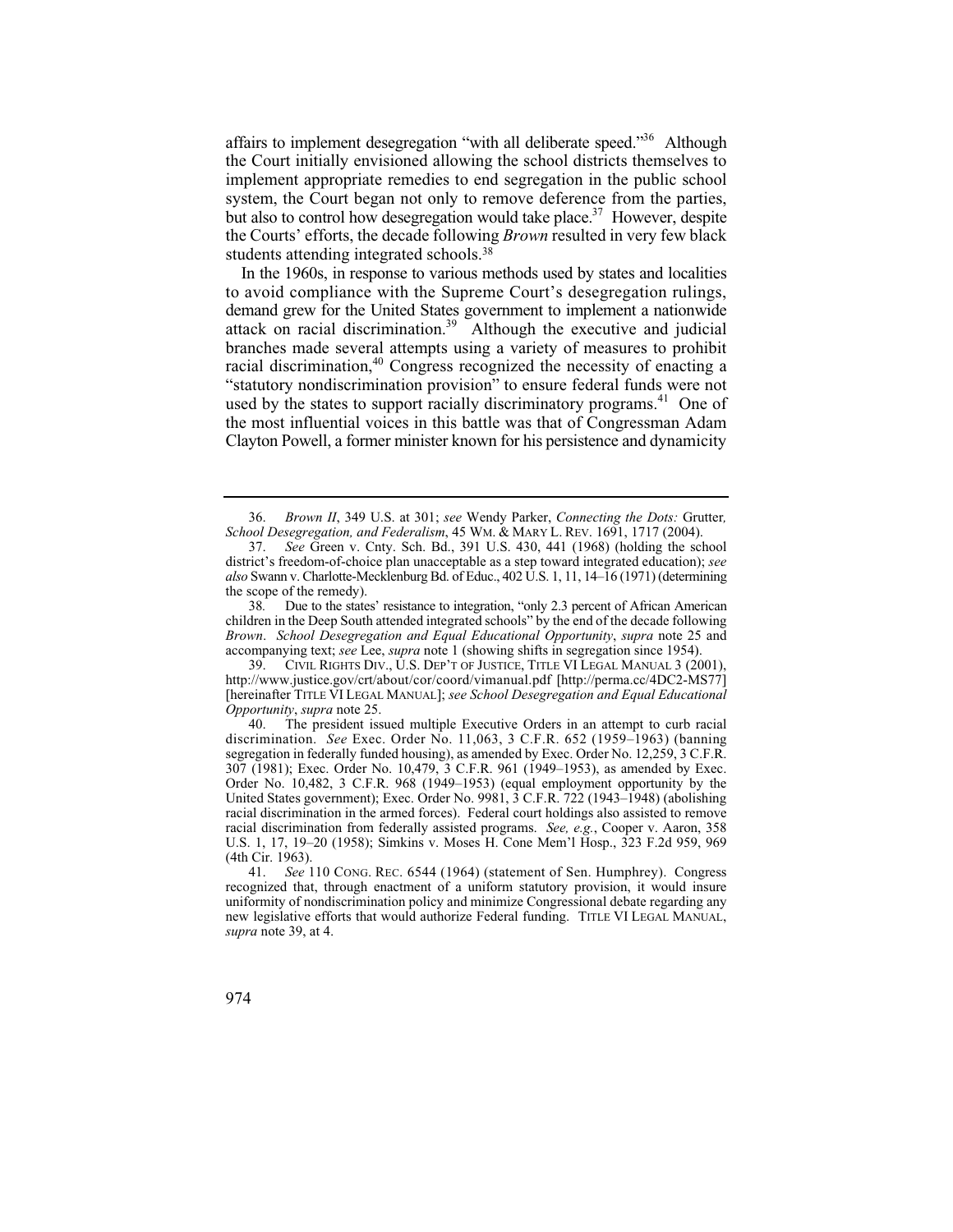the subject matter of the bill under consideration—to legislation that as a public civil rights figure.<sup>42</sup> Powell became famous for attaching riders—additional provisions, which were often controversial or unrelated to would require denial of federal funds to state programs that maintained racially discriminatory practices.<sup>43</sup> These customary antisegregation amendments, which famously became known as "Powell Amendments," were eventually included in the Civil Rights Act of 1964 as Title VI, officially providing Congress with the "power of the purse" in its ability to "authorize[] federal agencies to terminate financial support to any agencies that practice[] racial segregation or discrimination."44

 against "discrimination on the basis of race, color, and national origin (HEW) to take federal funding away from any schools, including public and Congress officially took action when it passed the Civil Rights Act of 1964, which established a set of measures designed to enforce the prohibition in programs and activities receiving federal assistance."45 Title VI provides that "[n]o person in the United States shall, on the ground of race, color, or national origin, be excluded from participation in, be denied the benefits of, or be subjected to discrimination under any program or activity receiving Federal financial assistance."<sup>46</sup> It also enabled the legislature to delegate explicit authority to the Department of Health, Education, and Welfare many private institutions, that refused to comply with school desegregation guidelines developed by the HEW.47 Because "Title VI applied to more than

45. Civil Rights Act of 1964, Pub. L. No. 88-352, 78 Stat. 252 (codified as amended at 42 U.S.C. §§ 2000d–2000d-7 (2012)).

 42. *Powell, Adam Clayton, Jr*., HIST., ART & ARCHIVES, U.S. HOUSE OF REPRESENTATIVES, http://history.house.gov/People/Listing/P/POWELL,-Adam-Clayton, Jr—(P000477)/ [http://perma.cc/7ZUW-HQ7B] (last visited Oct. 30, 2015).

 43. *Id.*; CHARLES V. HAMILTON, ADAM CLAYTON POWELL, JR.: THE POLITICAL BIOGRAPHY OF AN AMERICAN DILEMMA 227 (1991).

 44. HAMILTON, *supra* note 43, at 379. President John F. Kennedy justified enactment of Title VI with "simple justice": "Direct discrimination by Federal, State, or local governments is prohibited by the Constitution[,] [b]ut indirect discrimination, through the use of Federal funds, is just as invidious; and it should not be necessary to resort to the courts to prevent each individual violation." TITLE VI LEGAL MANUAL, *supra* note 39, at 3 (quoting H.R. MISC. DOC. NO. 88-124, 88th Cong., at 3, 12 (1st Sess. 1963)).

Id.

 47. *See* 42 U.S.C. § 2000d-1; JEFFREY A. RAFFEL, HISTORICAL DICTIONARY OF 46. *Id.* SCHOOL SEGREGATION AND DESEGREGATION: THE AMERICAN EXPERIENCE 50 (1998). The statute specifies that:

Compliance with any requirement adopted pursuant to this section may be affected (1) by the termination of or refusal to grant or to continue assistance under such program or activity to any recipient as to whom there has been an express finding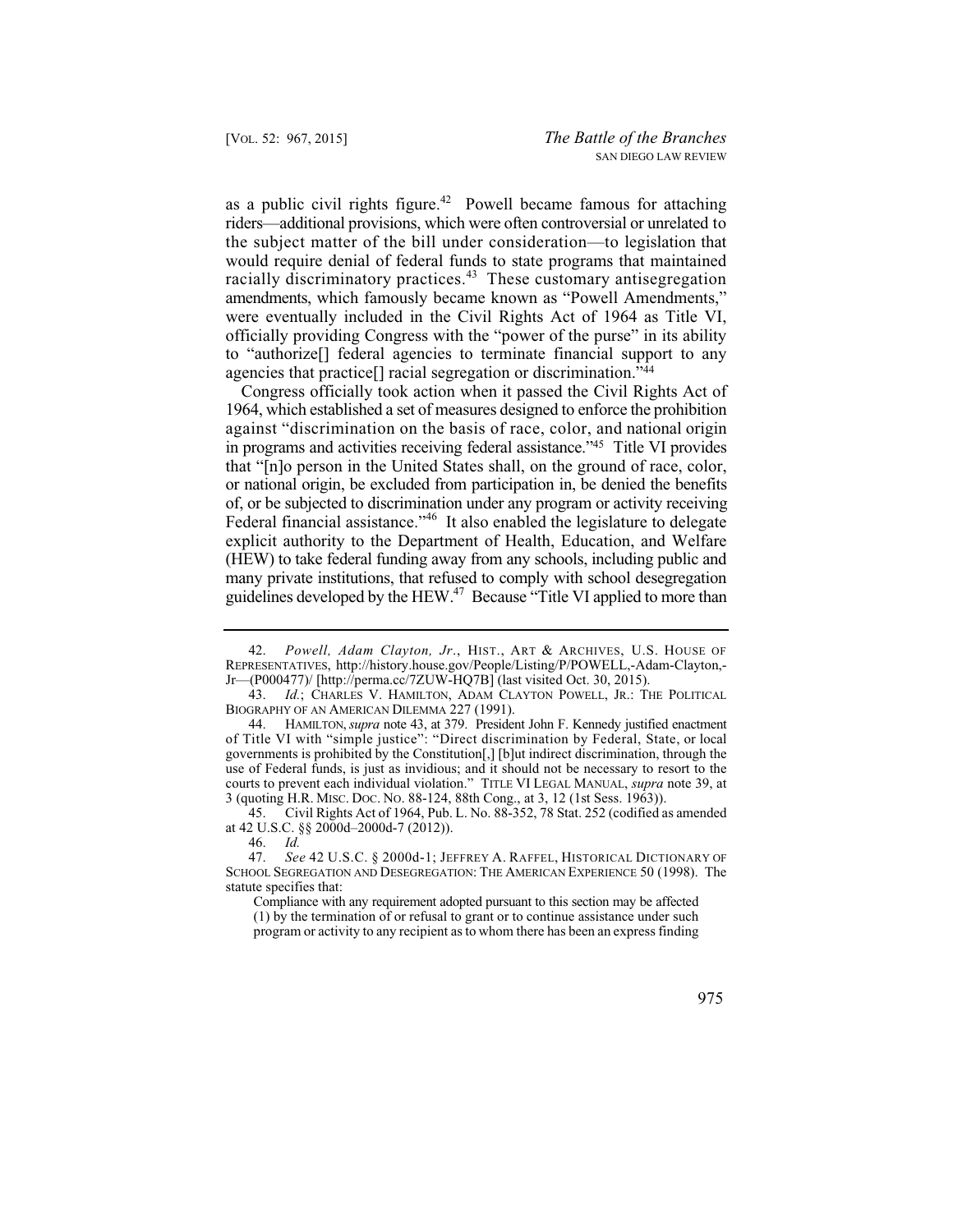400 federal programs administered by 33 agencies[,] [n]ext to the courts, HEW became the foremost government agent for changing the nation's racial patterns."<sup>48</sup>

Statistics show the successful impact Title VI had immediately after it was implemented by Congress. According to studies conducted by the Southern Education Reporting Service, eleven states had only 1.17% of black students attending integrated schools during the 1963–1964 school year, ten years after *Brown*. 49 However, after passing the Civil Rights Act of 1964, "the percentage doubled, reaching 2.25."50 By 1966, only four years later, 10.9% of black students in the southern and border states were attending integrated schools.<sup>51</sup> However, this growing success only lasted until the end of the 1980s; between 1988 and 2011, the percentage of black students in majority white schools dropped from  $43.5\%$  to  $23.2\%$ <sup>52</sup>

From an economic standpoint, maintaining segregated public schools cost next to nothing until the legislature stepped in.53 After Title VI was enacted, not only did the federal government have the power to revoke school funding, school districts that did not voluntarily desegregate were more likely to be sued by private citizens, which increased the price of remaining segregated.<sup>54</sup> School districts that were sued would have to pay

52. Lee, *supra* note 1.

53. Elizabeth Cascio et al., *From* Brown *to Busing*, 64 J. URB. ECON. 296, 298  $(2008).$ <br>54.

 are not completely deprived of a remedy, as the Court left open the possibility for private "may file a complaint with the Federal agency that provides funds for the program where . . . Id. In addition to the public enforcement mechanism whereby the federal government may revoke funding from discriminatory programs and activities, the Supreme Court has interpreted Title VI to also include a private right of action for individuals seeking injunctive relief and compensatory damages if the individual is a victim of *intentional* discrimination. *See* Alexander v. Sandoval, 532 U.S. 275, 279–80 (2001). No private right of action is available for disparate-impact regulations that merely have an adverse effect on persons of a protected class. *Id.* at 276, 293. However, private citizens parties to file disparate-impact complaints through agency proceedings. *See id.* at 289 (citing 42 U.S.C. § 2000d-1 (2012)). A person who has experienced intentional discrimination

on the record, after opportunity for hearing, of a failure to comply with such requirement . . . .

<sup>42</sup> U.S.C. § 2000d-1.

 48. JILL QUADAGNO, ONE NATION, UNINSURED: WHY THE U.S. HAS NO NATIONAL HEALTH INSURANCE 86 (2005).

<sup>49.</sup> United States v. Jefferson Cnty. Bd. of Educ., 372 F.2d 836, 854, 903 app. B (1966) (citing enrollment data derived from S. EDUC. REPORTING SERV., A STATISTICAL SUMMARY, STATE BY STATE, OF SEGREGATION-DESEGREGATION IN THE SOUTHERN AND BORDER AREA FROM 1954 TO THE PRESENT (15th rev. 1965)).<br>50. Id. at 854.

 50. *Id.* at 854.

 51. *Id.* While the effects of the Civil Rights Act of 1964 were not felt in all southern states (specifically Louisiana, Alabama, and Mississippi, which still had fewer than one percent of black students attending integrated schools), only fifty-one percent of biracial school districts were still segregated. *See id.*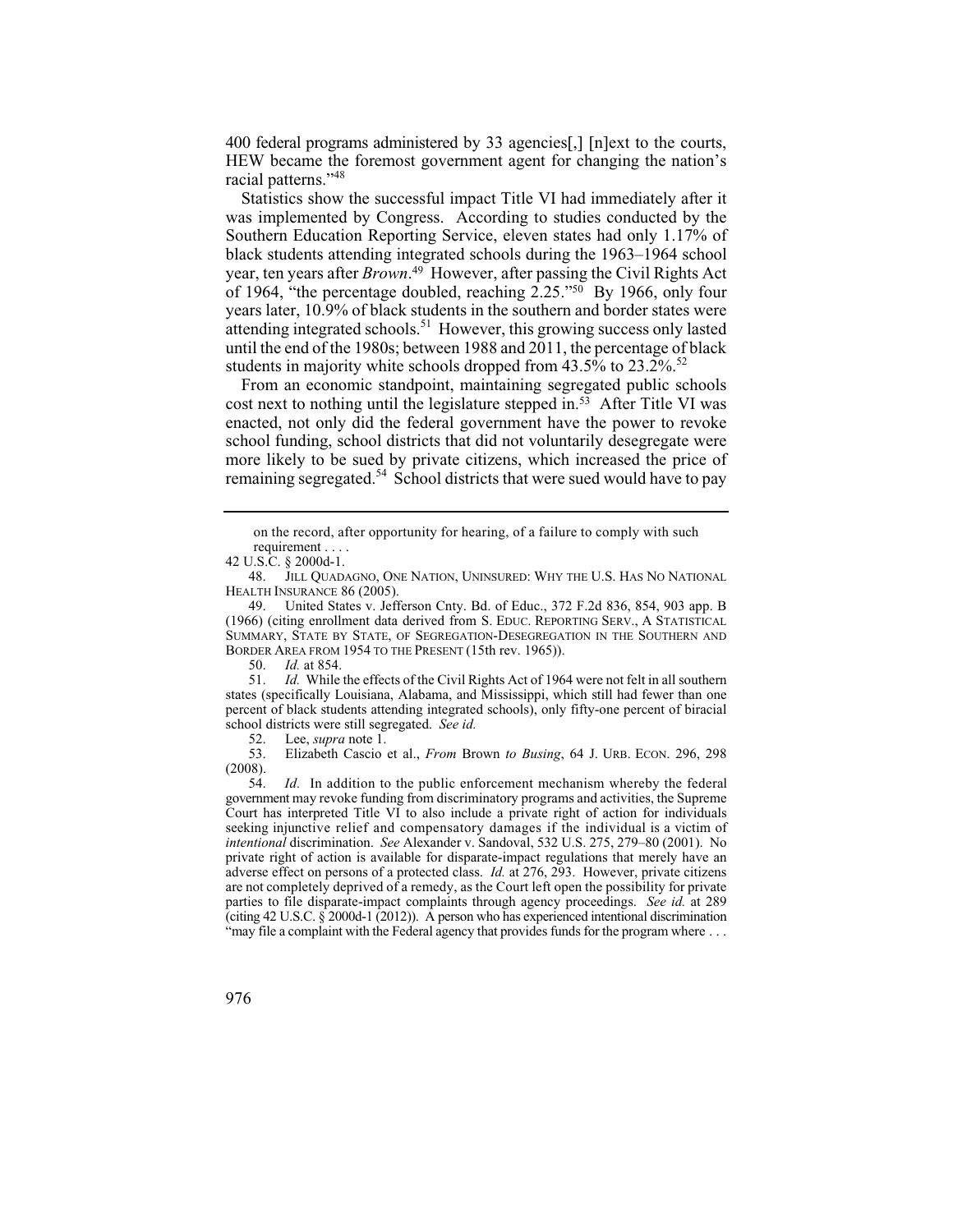for costly litigation expenses in addition to the costly activities to remain segregated.<sup>55</sup> Based on the numbers, it became more economically efficient to simply desegregate.<sup>56</sup>

Some scholars posit the "independent power of the courts" was the more likely cause of successful desegregation efforts, $57$  while others take the opposite position, arguing that court action was ineffective, with very little changing until Congress enacted Title VI as part of the Civil Rights Act of 1964.58 Other scholars take a different viewpoint, arguing the efforts of the federal court and the legislature should not be looked at individually because "[t]he fight to outlaw segregation in the 1950s and 1960s would not have been successful without Congress and the [c]ourts acting in tandem to achieve similar goals."<sup>59</sup>

 Even the courts themselves have taken the position that Congress's enactment of Title VI, rather than judicial intervention, had the greatest impact on school desegregation efforts. In *United States v. Jefferson County Board of Education*, the Fifth Circuit majority wrote that "[t]he courts acting alone have failed" and that "[a] national effort, bringing together Congress, the executive, and the judiciary may be able to make meaningful the right of Negro children to equal educational opportunities."<sup>60</sup> Scholars who join the Fifth Circuit's sentiment argue that "strong judicial involvement in educational affairs is rarely a good thing," but that it should also be looked at on a case-by-case basis by taking into account the judge's individual characteristics as well as the community being impacted.<sup>61</sup>

60. United States v. Jefferson Cnty. Bd. of Educ., 372 F.2d 836, 847 (1966).<br>61. Parker, *supra* note 36, at 1766.

 61. Parker, *supra* note 36, at 1766.



 the discrimination is occurring." *Your Rights Under Title VI of the Civil Rights Act of 1964*, U.S. DEP'T OF JUSTICE, http://www.justice.gov/crt/about/cor/Pubs/TitleVIEng.pdf [http:// perma.cc/3RAH-EW9E] (last visited Oct. 30, 2015).

 55. Cascio *supra* note 53, at 311.

 56. *Id.* at 297–98.

 57. *See supra* notes 31–32 and accompanying text; *see also* Strickler, *supra* note 5, and . . . the courts *were* capable of accomplishing much, even if Congress had *never* acted."). at 861–62 ("[T]he courts were an independent partner in the process of desegregation,

 58. ROSENBERG, *supra* note 33, at 67; *see also* Mark Joseph Stern, *Justice Denied: Why Do We Still Tolerate the Supreme Court?*, SLATE (Apr. 7, 2015, 10:58 AM),  *Board of Education*, the greatest decision of all time, had hardly any immediate effect on segregated schools; widespread integration only occurred after Congress stepped in 10 http://www.slate.com/articles/news\_and\_politics/books/2015/04/ian\_millhiser\_s\_expos\_ of\_the\_supreme\_court\_injustices\_reviewed.html [http://perma.cc/62NL-HX2M] ("*Brown v.*  years later with the Civil Rights Act.").

 59. Zietlow, *supra* note 5, at 991.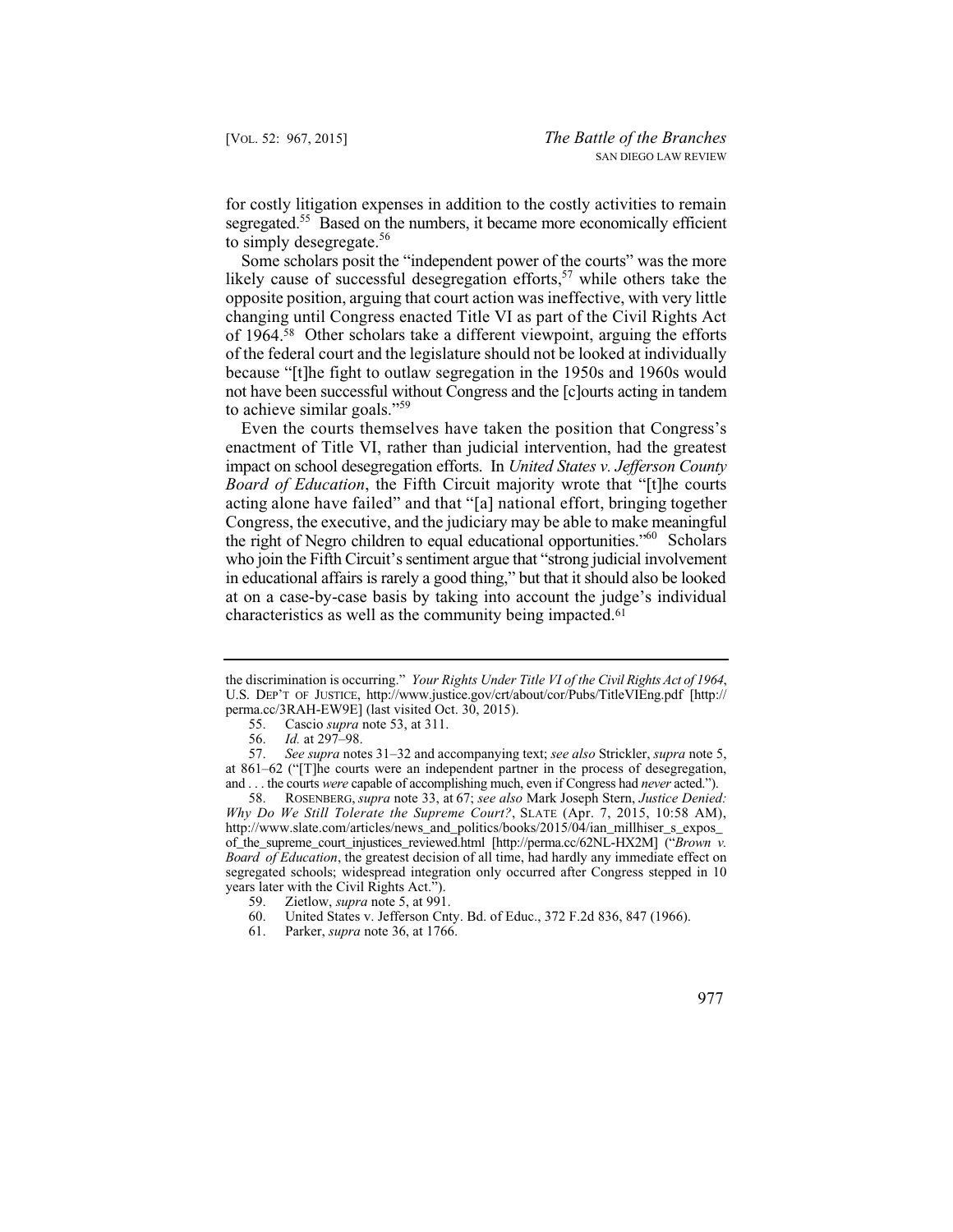other people of color in our public schools."<sup>63</sup> For example, a recent report released by the Civil Rights Project in 2014 reveals that New York had the more and more segregated as affluent families move to locations where "school districts [have] better reputations and better resources."<sup>65</sup> While the Today, civil rights advocates have turned to Title VI to force school districts to address racially charged equity issues.<sup>62</sup> Although *Brown* successfully removed de jure segregation—segregation enforced by law from public schools, "it has neither eliminated *de facto* segregation (segregation in fact) nor brought about quality education for African Americans and largest number of racially segregated schools in the nation.<sup>64</sup> Modern segregation in schools today is largely attributed to neighborhoods becoming country has eliminated much of the previously existing racial segregation, de facto racial segregation clearly remains a widespread issue in the American public school system over sixty years after *Brown* outlawed legally sanctioned racial discrimination.<sup>66</sup>

 and federal legislative efforts have not been 100 percent successful in desegregating the nation's schools, it is apparent that *Brown* made a Looking back on the journey toward an integrated education system, how can one determine whether *Brown* or Title VI was more effective in opening the door for desegregation, or whether they made any difference at all when de facto segregation continues to prevail? Although *Brown*  significant impact by inspiring the "northern liberals and black political activists to press ever more strongly for racial integration in the American

<sup>62.</sup> Lesli A. Maxwell, *60 Years After* Brown*, School Diversity More Complex than Ever*, EDUC. WK. (May 14, 2014), http://www.edweek.org/ew/articles/2014/05/14/31 brown-overview.h33.html [http://perma.cc/4FLC-N2D7]. For a discussion about the remedies available for a cause of action brought under Title VI, see *supra* note 54 and accompanying text.

 63. BROOKS, *supra* note 16, at 30.

 64. *See* JOHN KUCSERA WITH GARY ORFIELD, THE CIVIL RIGHTS PROJECT, NEW the country as a whole, are turning backward, toward deepening racial separation and YORK STATE'S EXTREME SCHOOL SEGREGATION: INEQUALITY, INACTION AND A DAMAGED FUTURE, at vi (2014), http://civilrightsproject.ucla.edu/research/k-12-education/integrationand-diversity/ny-norflet-report-placeholder/Kucsera-New-York-Extreme-Segregation-2014.pdf [http://perma.cc/XR54-2Y3V]. While some states, such as Connecticut, continue to make strides toward the goal of dismantling segregated educational systems through the creation of magnet schools and voluntary transfer programs, "the rest of the Northeast, and inequality." Press Release, The Civil Rights Project, UCLA Report Finds Connecticut's Schools Growing More Integrated; Programs Are a "Lighthouse for the Region" (Apr. 9, 2015), http://civilrightsproject.ucla.edu/news/press-releases/2015-press-releases/ucla-reportfinds-connecticut2019s-schools-growing-more-integrated-programs-are-a-201clighthousefor-the-region201dv [http://perma.cc/PUK3-TVLC].<br>65. Lee, *supra* note 1.

 65. Lee, *supra* note 1.

 66. *See* BROOKS ET AL., *supra* note 16, at 30.

<sup>978</sup>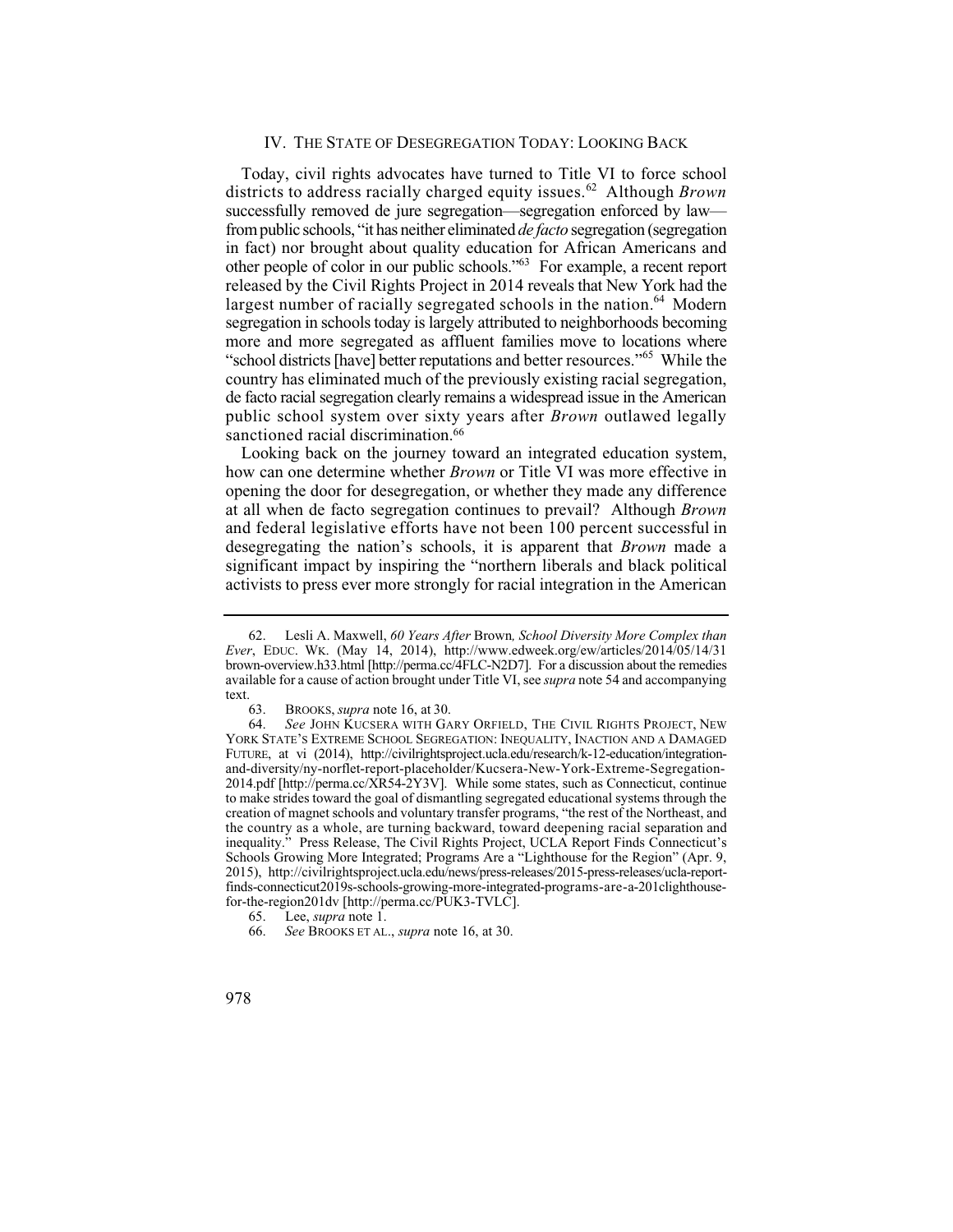South and the Border States" as well as giving Congress and state legislatures constitutional encouragement and cover to attack de facto segregation using legislative efforts. $67$ 

While both scholars and the courts alike have taken opposing views as to which was most significant, it remains that *Brown* served as the gateway for Congress's passage of the Civil Rights Act of 1964. However, a comparison of *Brown* to the Civil Rights Act of 1964 illustrates that it deserves as much celebration as *Brown* because "courts alone are not as effective as courts working in tandem with the political branches."<sup>68</sup> Clearly, "constitutional change wrought by *Brown* and the 1964 Civil Rights Act was effective because the Court and Congress acted together during that era to achieve similar goals."<sup>69</sup>

Both sides of the scholarly debate present convincing arguments regarding the overall impact of the desegregation efforts made by the courts and the legislature. However, a strong argument exists that it was not one or the other acting independently, but rather that we should not consider the efforts of each side mutually exclusive from the other. Without the power of both the post-*Brown* courts and Congress working together to desegregate the American school system, segregated education might well have been the American reality today.

## V. CONCLUSION

 together became the catalyst for change in the public school system. It is ironic that *Brown* has received such high praises for its role in ending segregated public education when, sixty years later, many public schools in the United States remain largely de facto segregated. However, we cannot discount the impact the federal courts, working in tandem with the legislature, have made on society as a whole. Together with Congress's carrot-and-stick approach to desegregation using the power of the national government's purse to revoke federal funds for noncompliance, both sides *Brown* and Title VI stood for more than just the right to an integrated education—together, they stood for change in the socio-political climate surrounding civil rights and for an end to racial discrimination in American society. Since *Brown*, Congress has passed several laws prohibiting racial

 69. *Id.* at 994.



 67. Loevy, *supra* note 25, at 19.

 68. Zietlow, *supra* note 5, at 1007.